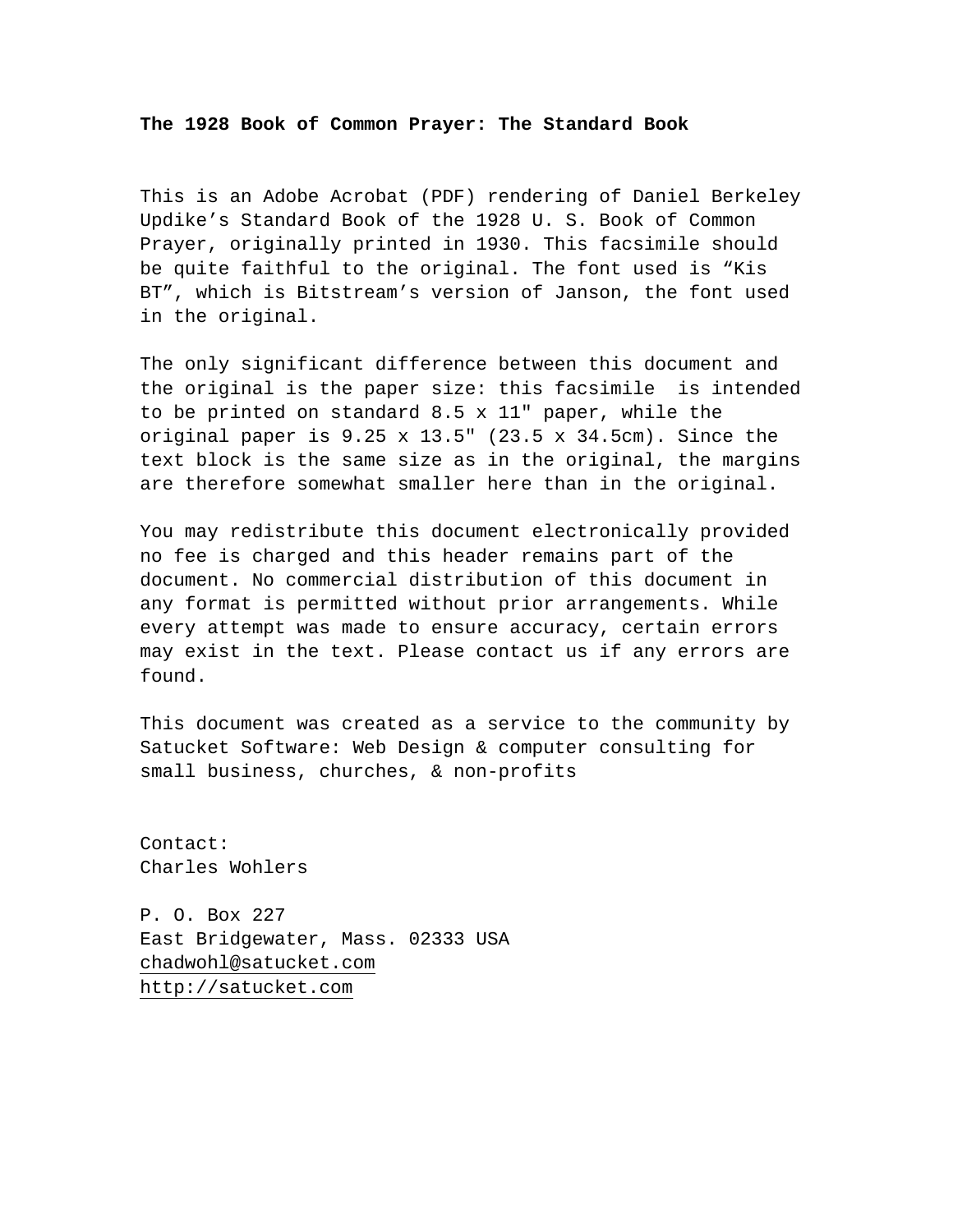*As established by the Bishops, the Clergy, and the Laity of the Protestant Episcopal Church in the United States of America, in Convention, on the twelfth day of September, in the Year of our Lord,* 

*1801.*

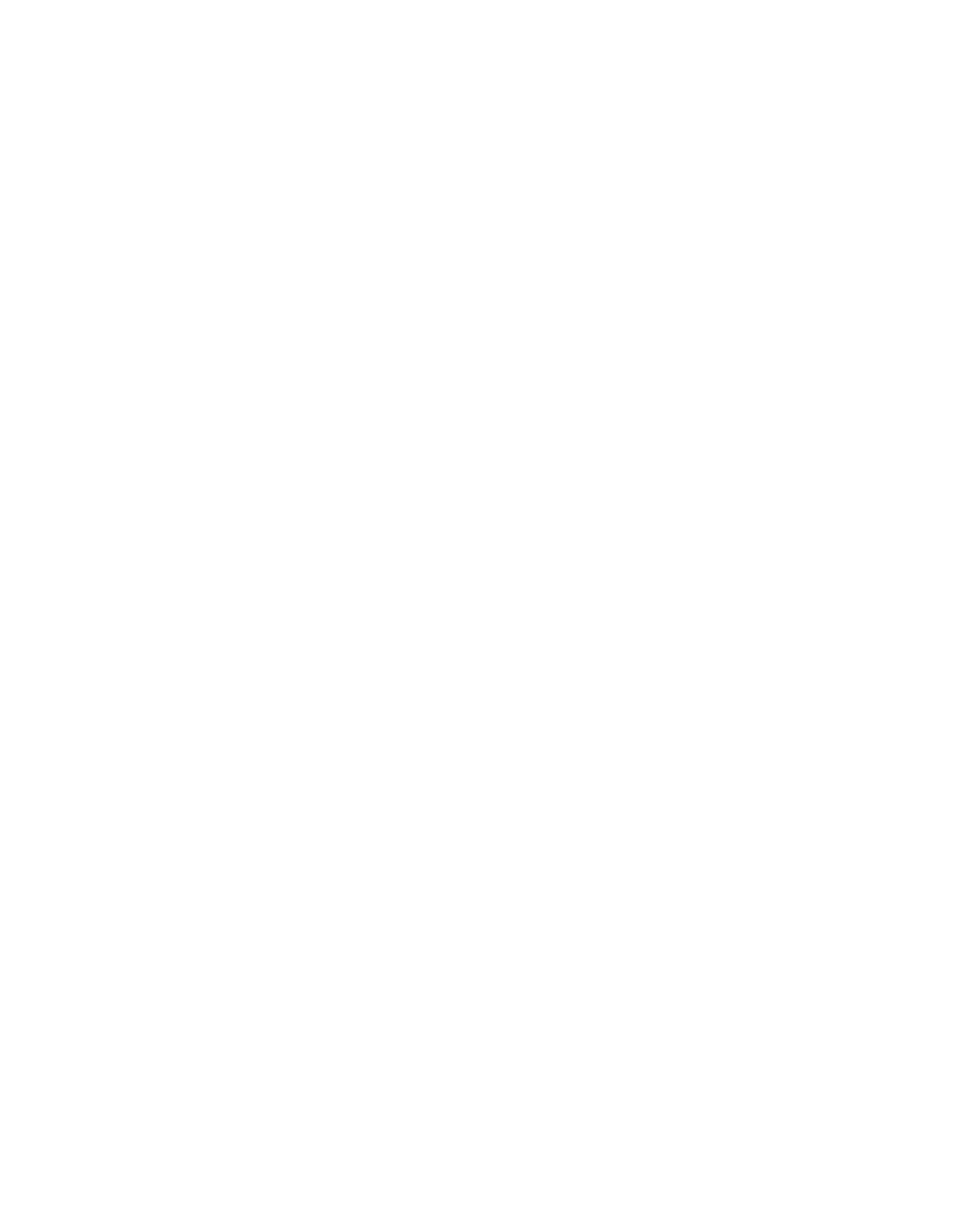## ARTICLES OF RELIGION.

#### I. *Of Faith in the Holy Trinity.*

THERE is but one living and true God, everlasting, without body, parts, or passions; of infinite power, wisdom, and goodness; the Maker, and Preserver of all things both visible and invisible. And in the unity of this Godhead there be three Persons, of one substance, power, and eternity; the Father, the Son, and the Holy Ghost.

#### II. *Of the Word or Son of God, which was made very Man.*

The Son, which is the Word of the Father, begotten from everlasting of the Father, the very and eternal God, and of one substance with the Father, took Man's nature in the womb of the blessed Virgin, of her substance: so that two whole and perfect Natures, that is to say, the Godhead and Manhood, were joined together in one Person, never to be divided, whereof is one Christ, very God, and very Man; who truly suffered, was crucified, dead, and buried, to reconcile his Father to us, and to be a sacrifice, not only for original guilt, but also for actual sins of men.

### III. *Of the going down of Christ into Hell.*

As Christ died for us, and was buried; so also it is to be believed, that he went down into Hell.

### IV. *Of the Resurrection of Christ.*

CHRIST did truly rise again from death, and took again his body, with flesh, bones, and all things appertaining to the perfection of Man's nature; wherewith he ascended into Heaven, and there sitteth, until he return to judge all Men at the last day.

#### V. *Of the Holy Ghost.*

The Holy Ghost, proceeding from the Father and the Son, is of one substance, majesty, and glory, with the Father and the Son, very and eternal God.

#### VI. *Of the Sufficiency of the Holy Scriptures for Salvation.*

Holy Scripture containeth all things necessary to salvation: so that whatsoever is not read therein, nor may be proved thereby, is not to be required of any man, that it should be believed as an article of the Faith, or be thought requisite or necessary to salvation. In the name of the Holy Scripture we do understand those canonical Books of the Old and New Testament, of whose authority was never any doubt in the Church.

| Genesis,     | The First Book of Samuel,      | The Book of Esther,           |
|--------------|--------------------------------|-------------------------------|
| Exodus,      | The Second Book of Samuel,     | The Book of Job,              |
| Leviticus,   | The First Book of Kings,       | The Psalms,                   |
| Numbers,     | The Second Book of Kings,      | The Proverbs,                 |
| Deuteronomy, | The First Book of Chronicles,  | Ecclesiastes or Preacher,     |
| Joshua,      | The Second Book of Chronicles, | Cantica, or Songs of Solomon, |
| Judges,      | The First Book of Esdras,      | Four Prophets the greater,    |
| Ruth,        | The Second Book of Esdras,     | Twelve Prophets the less.     |
|              |                                |                               |

#### *Of the Names and Number of the Canonical Books*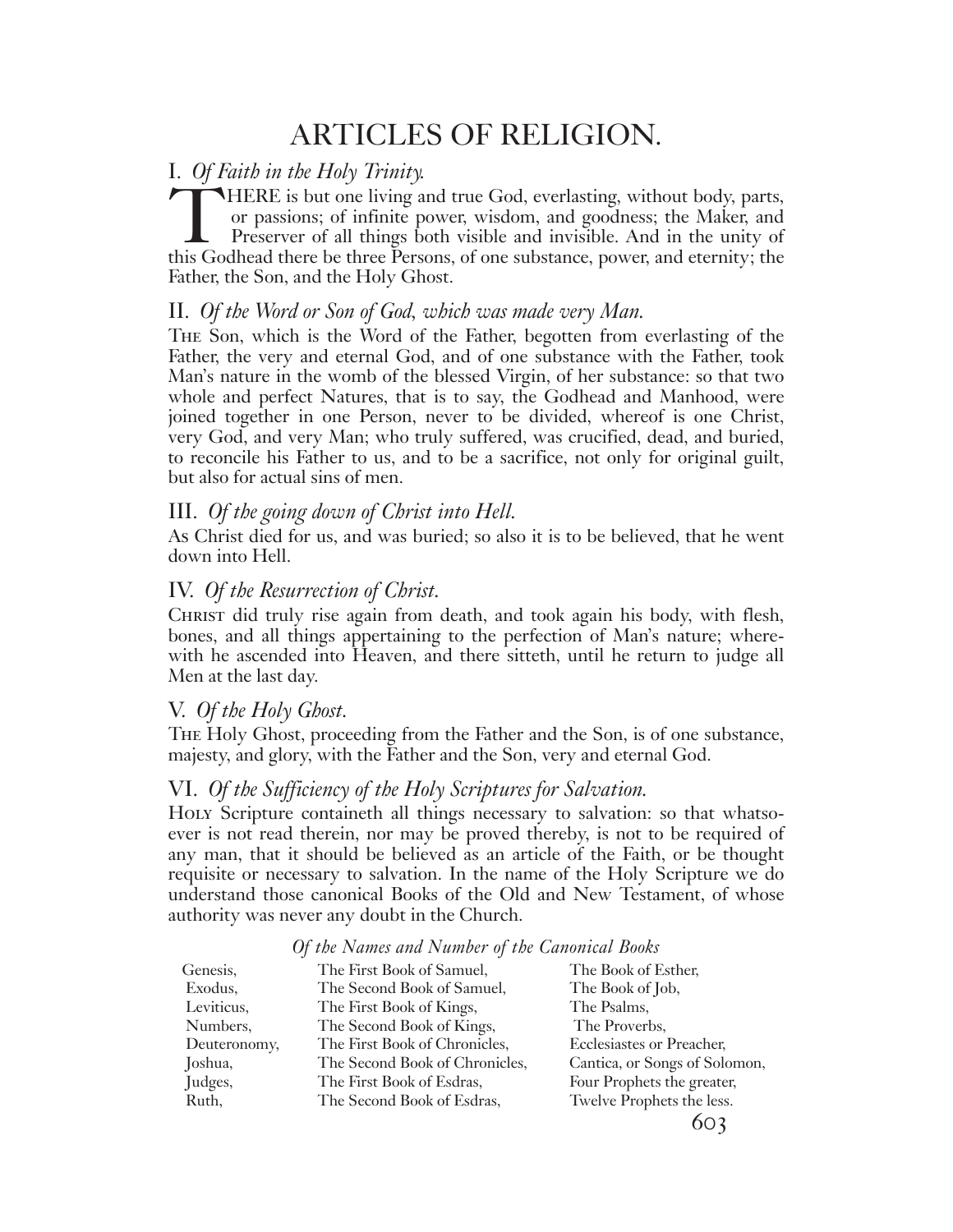And the other Books (as Hierome saith) the Church doth read for example of life and instruction of manners; but yet doth it not apply them to establish any doctrine; such are these following:

| $\frac{1}{2}$ . $\frac{1}{2}$ and $\frac{1}{2}$ and $\frac{1}{2}$ and $\frac{1}{2}$ and $\frac{1}{2}$ . |                                 |
|---------------------------------------------------------------------------------------------------------|---------------------------------|
| The Third Book of Esdras,                                                                               | Baruch the Prophet,             |
| The Fourth Book of Esdras,                                                                              | The Song of the Three Children, |
| The Book of Tobias,                                                                                     | The Story of Susanna,           |
| The Book of Judith,                                                                                     | Of Bel and the Dragon,          |
| The rest of the Book of Esther,                                                                         | The Prayer of Manasses,         |
| The Book of Wisdom,                                                                                     | The First Book of Maccabees,    |
| Jesus the Son of Sirach,                                                                                | The Second Book of Maccabees.   |
|                                                                                                         |                                 |

All the Books of the New Testament, as they are commonly received, we do receive, and account them Canonical.

### VII*. Of the Old Testament.*

The Old Testament is not contrary to the New: for both in the Old and New Testament everlasting life is offered to Mankind by Christ, who is the only Mediator between God and Man, being both God and Man. Wherefore they are not to be heard, which feign that the old Fathers did look only for transitory promises. Although the Law given from God by Moses, as touching Ceremonies and Rites, do not bind Christian men, nor the Civil precepts thereof ought of necessity to be received in any commonwealth; yet notwithstanding, no Christian man whatsoever is free from the obedience of the Commandments which are called Moral.

## VIII. *Of the Creeds.*

The Nicene Creed, and that which is commonly called the Apostles' Creed, ought thoroughly to be received and believed: for they may be proved by most certain warrants of Holy Scripture.

## IX. *Of Original or Birth Sin.*

Original sin standeth not in the following of Adam, (as the Pelagians do vainly talk;) but it is the fault and corruption of the Nature of every man, that naturally is engendered of the offspring of Adam; whereby man is very far gone from original righteousness, and is of his own nature inclined to evil, so that the flesh lusteth always contrary to the Spirit; and therefore in every person born into this world, it deserveth God's wrath and damnation. And this infection of nature doth remain, yea in them that are regenerated; whereby the lust of the flesh, called in Greek,  $\phi \rho \omega \eta \mu \alpha \sigma \alpha \rho \kappa \sigma s$ , (which some do expound the wisdom, some sensuality, some the affection, some the desire, of the flesh), is not subject to the Law of God. And although there is no condemnation for them that believe and are baptized; yet the Apostle doth confess, that concupiscence and lust hath of itself the nature of sin.

## *X. Of Free Will.*

The condition of Man after the fall of Adam is such, that he cannot turn and prepare himself, by his own natural strength and good works, to faith, and calling upon God. Wherefore we have no power to do good works pleasant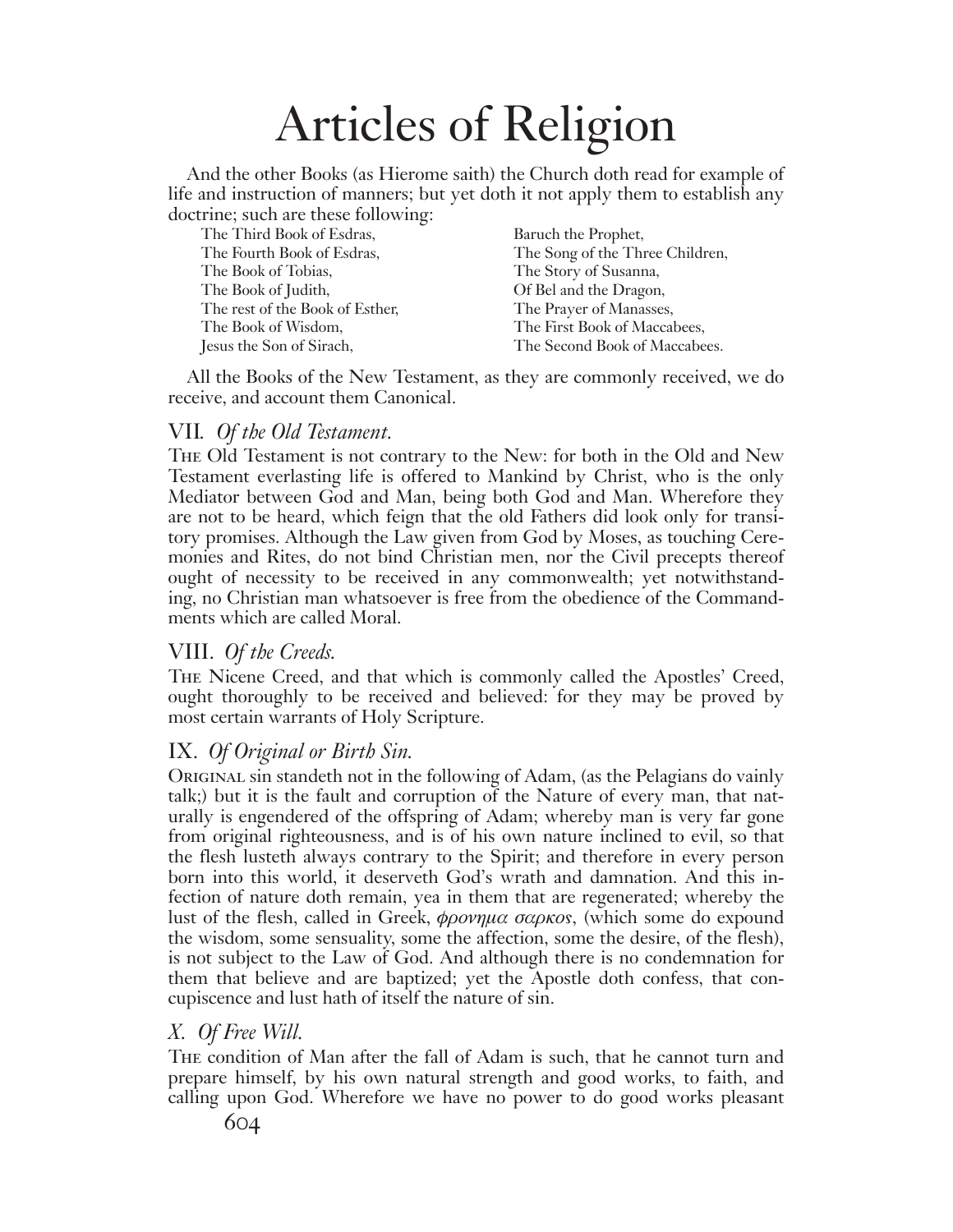and acceptable to God, without the grace of God by Christ preventing us, that we may have a good will, and working with us, when we have that good will.

## XI. *Of the Justification of Man.*

We are accounted righteous before God, only for the merit of our Lord and Saviour Jesus Christ by Faith, and not for our own works or deservings. Wherefore, that we are justified by Faith only, is a most wholesome Doctrine, and very full of comfort, as more largely is expressed in the Homily of Justification.

## XII. *Of Good Works.*

Albeit that Good Works, which are the fruits of Faith, and follow after Justification, cannot put away our sins, and endure the severity of God's judgment; yet are they pleasing and acceptable to God in Christ, and do spring out necessarily of a true and lively Faith; insomuch that by them a lively Faith may be as evidently known as a tree discerned by the fruit.

## XIII. *Of Works before Justification.*

Works done before the grace of Christ, and the Inspiration of the Spirit, are not pleasant to God, forasmuch as they spring not of faith in Jesus Christ; neither do they make men meet to receive grace, or (as the School-authors say) deserve grace of congruity: yea rather, for that they are not done as God hath willed and commanded them to be done, we doubt not but they have the nature of sin.

## XIV. *Of Works of Supererogation.*

Voluntary Works besides, over and above, God's Commandments, which they call Works of Supererogation, cannot be taught without arrogancy and impiety: for by them men do declare, that they do not only render unto God as much as they are bound to, but that they do more for his sake, than of bounden duty is required: whereas Christ saith plainly, When ye have done all that are commanded to you, say, We are unprofitable servants.

## XV. *Of Christ alone without Sin.*

CHRIST in the truth of our nature was made like unto us in all things, sin only except, from which he was clearly void, both in his flesh, and in his spirit. He came to be the Lamb without spot, who, by sacrifice of himself once made, should take away the sins of the world; and sin (as Saint John saith) was not in him. But all we the rest, although baptized, and born again in Christ, yet offend in many things; and if we say we have no sin, we deceive ourselves, and the truth is not in us.

## XVI. *Of Sin after Baptism.*

Not every deadly sin willingly committed after Baptism is sin against the Holy Ghost, and unpardonable. Wherefore the grant of repentance is not to be denied to such as fall into sin after Baptism. After we have received the Holy Ghost, we may depart from grace given, and fall into sin, and by the grace of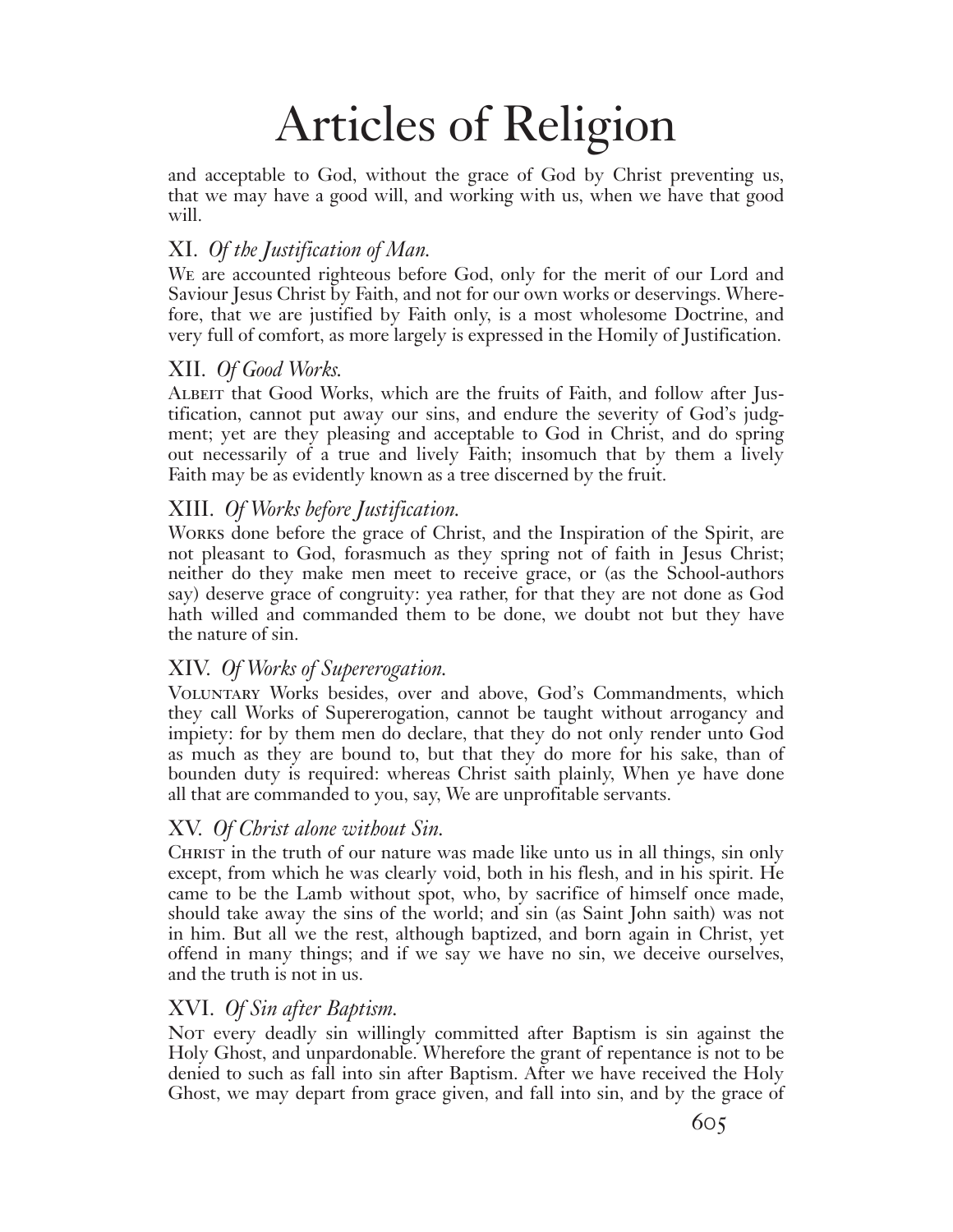God we may arise again, and amend our lives. And therefore they are to be condemned, which say, they can no more sin as long as they live here, or deny the place of forgiveness to such as truly repent.

#### XVII. *Of Predestination and Election*

PREDESTINATION to Life is the everlasting purpose of God, whereby (before the foundations of the world were laid) he hath constantly decreed by his counsel secret to us, to deliver from curse and damnation those whom he hath chosen in Christ out of mankind, and to bring them by Christ to everlasting salvation, as vessels made to honour. Wherefore, they which be endued with so excellent a benefit of God, be called according to God's purpose by his Spirit working in due season: they through Grace obey the calling: they be justified freely: they be made sons of God by adoption: they be made like the image of his only-begotten Son Jesus Christ: they walk religiously in good works, and at length, by God's mercy, they attain to everlasting felicity.

As the godly consideration of Predestination, and our Election in Christ, is full of sweet, pleasant, and unspeakable comfort to godly persons, and such as feel in themselves the working of the Spirit of Christ, mortifying the works of the flesh, and their earthly members, and drawing up their mind to high and heavenly things, as well because it doth greatly establish and confirm their faith of eternal Salvation to be enjoyed through Christ, as because it doth fervently kindle their love towards God: So, for curious and carnal persons, lacking the Spirit of Christ, to have continually before their eyes the sentence of God's Predestination, is a most dangerous downfall, whereby the Devil doth thrust them either into desperation, or into wrethchlessness of most unclean living, no less perilous than desperation.

Furthermore, we must receive God's promises in such wise, as they be generally set forth to us in Holy Scripture: and, in our doings, that Will of God is to be followed, which we have expressly declared unto us in the Word of God.

#### XVIII. *Of obtaining eternal Salvation only by the Name of Christ.*

They also are to be had accursed that presume to say, That every man shall be saved by the Law or Sect which he professeth, so that he be diligent to frame his life according to that Law, and the light of Nature. For Holy Scripture doth set out unto us only the Name of Jesus Christ, whereby men must be saved.

#### XIX. *Of the Church.*

The visible Church of Christ is a congregation of faithful men, in which the pure Word of God is preached, and the Sacraments be duly ministered according to Christ's ordinance, in all those things that of necessity are requisite to the same.

 As the Church of Jerusalem, Alexandria, and Antioch, have erred; so also the Church of Rome hath erred, not only in their living and manner of Ceremonies, but also in matters of Faith.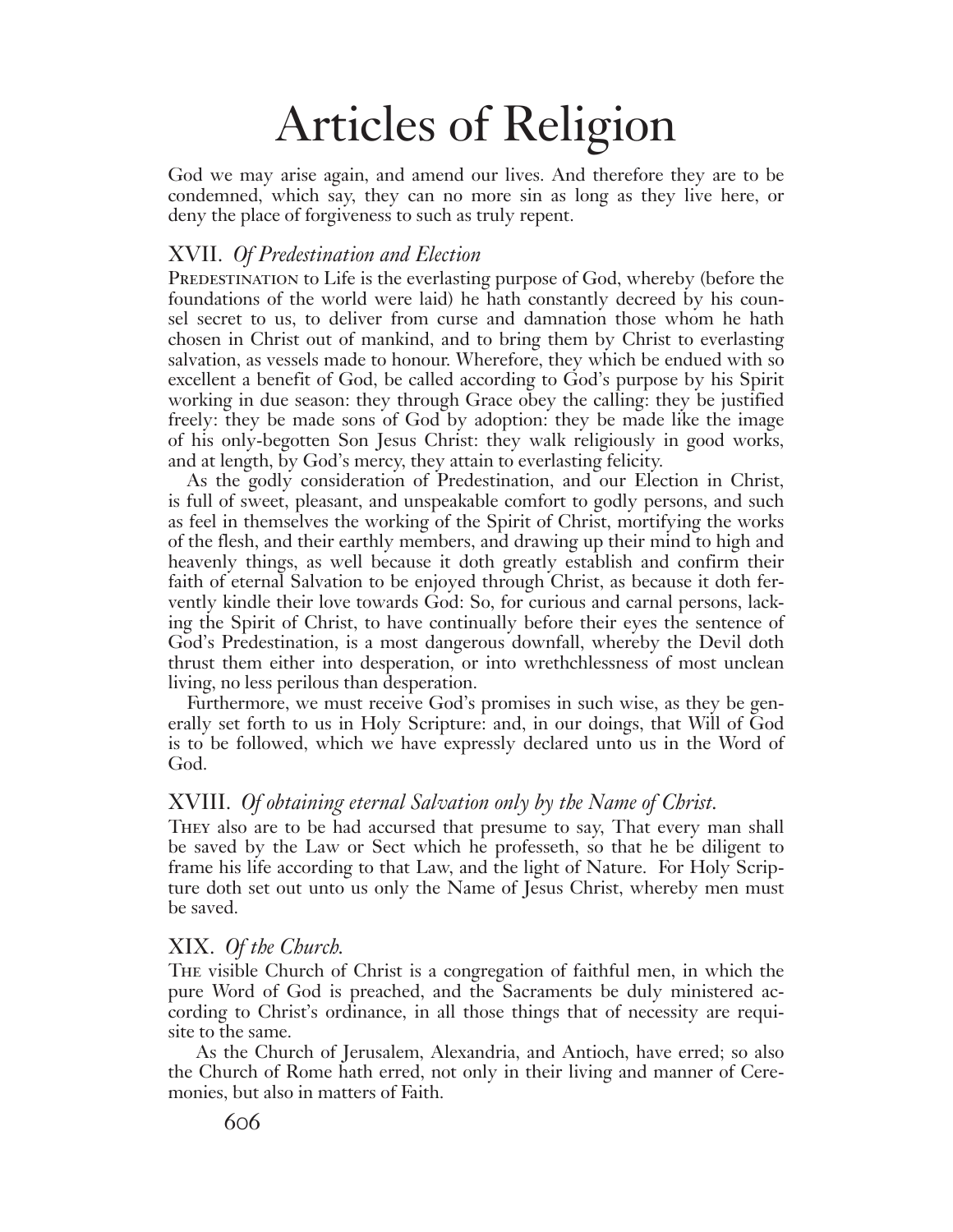## XX. *Of the Authority of the Church.*

The Church hath power to decree Rites or Ceremonies, and authority in Controversies of Faith: and yet it is not lawful for the Church to ordain any thing that is contrary to God's Word written, neither may it so expound one place of Scripture, that it be repugnant to another. Wherefore, although the Church be a witness and a keeper of Holy Writ, yet, as it ought not to decree any thing against the same, so besides the same ought not to enforce any thing to be believed for necessity of Salvation.

## XXI. *Of the Authority of General Councils.*

[The Twenty-first of the former Articles is omitted; because it is partly of a local and civil nature, and is provided for, as to the remaining parts of it, in other Articles.]

## XXII. *Of Purgatory.*

The Romish Doctrine concerning Purgatory, Pardons, Worshipping and Adoration, as well of Images as of Relics, and also Invocation of Saints, is a fond thing, vainly invented, and grounded upon no warranty of Scripture, but rather repugnant to the Word of God.

## XXIII. *Of Ministering in the Congregation*

It is not lawful for any man to take upon him the office of public preaching, or ministering the Sacraments in the Congregation, before he be lawfully called, and sent to execute the same. And those we ought to judge lawfully called and sent, which be chosen and called to this work by men who have public authority given unto them in the Congregation, to call and send Ministers into the Lord's vineyard.

## XXIV. *Of Speaking in the Congregation in such a Tongue as the people understandeth.*

It is a thing plainly repugnant to the Word of God, and the custom of the Primitive Church, to have public Prayer in the Church, or to minister the Sacraments, in a tongue not understanded of the people.

## XXV. *Of the Sacraments.*

Sacraments ordained of Christ be not only badges or tokens of Christian men's profession, but rather they be certain sure witnesses, and effectual signs of grace, and God's good will towards us, by the which he doth work invisibly in us, and doth not only quicken, but also strengthen and confirm our Faith in him.

There are two Sacraments ordained of Christ our Lord in the Gospel, that is to say, Baptism, and the Supper of the Lord.

Those five commonly called Sacraments, that is to say, Confirmation, Penance, Orders, Matrimony, and Extreme Unction, are not to be counted for Sacra-ments of the Gospel, being such as have grown partly of the corrupt following of the Apostles, partly are states of life allowed in the Scriptures; but yet have not like nature of Sacraments with Baptism, and the Lord's Supper, for that they have not any visible sign or ceremony ordained of God.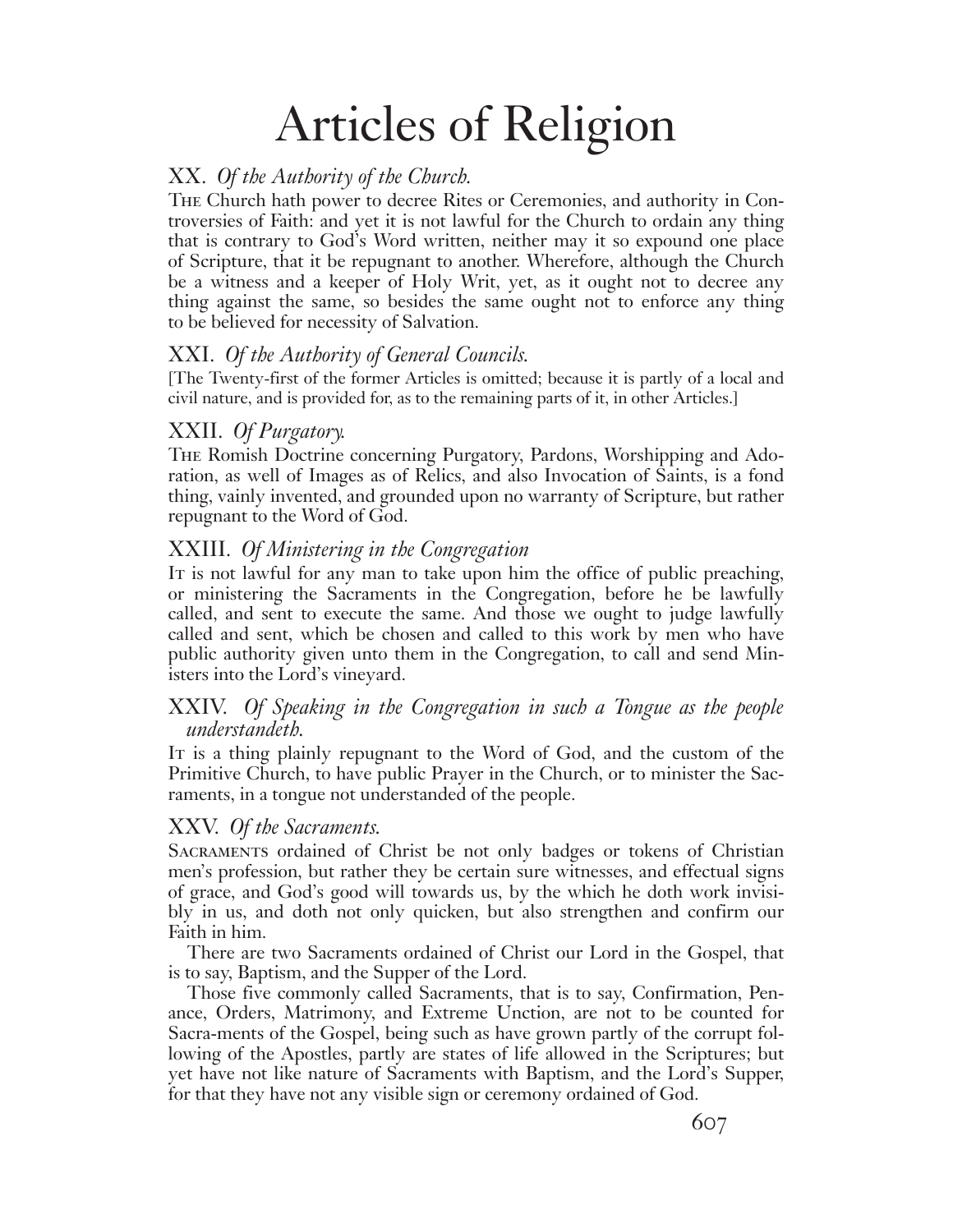The Sacraments are not ordained of Christ to be gazed upon, or to be carried about, but that we should duly use them. And in such only as worthily receive the same, they have a wholesome effect or operation: but they that receive them unworthily, purchase to themselves damnation, as Saint Paul saith.

#### XXVI. *Of the Unworthiness of the Ministers, which hinders not the effect of the Sacraments.*

Although in the visible Church the evil be ever mingled with the good, and sometimes the evil have chief authority in the Ministration of the Word and Sacraments, yet forasmuch as they do not the same in their own name, but in Christ's, and do minister by his commission and authority, we may use their Ministry, both in hearing the Word of God, and in receiving the Sacraments. Neither is the effect of Christ's ordinance taken away by their wickedness, nor the grace of God's gifts diminished from such as by faith, and rightly, do receive the Sacraments ministered unto them; which be effectual, because of Christ's institution and promise, although they be ministered by evil men.

Nevertheless, it appertaineth to the discipline of the Church, that inquiry be made of evil Ministers, and that they be accused by those that have knowledge of their offences; and finally, being found guilty, by just judgment be deposed.

#### XVII. *Of Baptism*

BAPTISM is not only a sign of profession, and mark of difference, whereby Christian men are discerned from others that be not christened, but it is also a sign of Regeneration or New-Birth, whereby, as by an instrument, they that receive Baptism rightly are grafted into the Church; the promises of the forgiveness of sin, and of our adoption to be the sons of God by the Holy Ghost, are visibly signed and sealed; Faith is confirmed, and Grace increased by virtue of prayer unto God.

The Baptism of young Children is in any wise to be retained in the Church, as most agreeable with the institution of Christ.

#### XVIII. *Of the Lord's Supper.*

The Supper of the Lord is not only a sign of the love that Christians ought to have among themselves one to another; but rather it is a Sacrament of our Redemption by Christ's death: insomuch that to such as rightly, worthily, and with faith, receive the same, the Bread which we break is a partaking of the Body of Christ; and likewise the Cup of Blessing is a partaking of the Blood of Christ.

Transubstantiation (or the change of the substance of Bread and Wine) in the Supper of the Lord, cannot be proved by Holy Writ; but is repugnant to the plain words of Scripture, overthroweth the nature of a Sacrament, and hath given occasion to many superstitions.

The Body of Christ is given, taken, and eaten, in the Supper, only after an heavenly and spiritual manner. And the mean whereby the Body of Christ is received and eaten in the Supper, is Faith.

The Sacrament of the Lord's Supper was not by Christ's ordinance reserved, carried about, lifted up, or worshipped.

608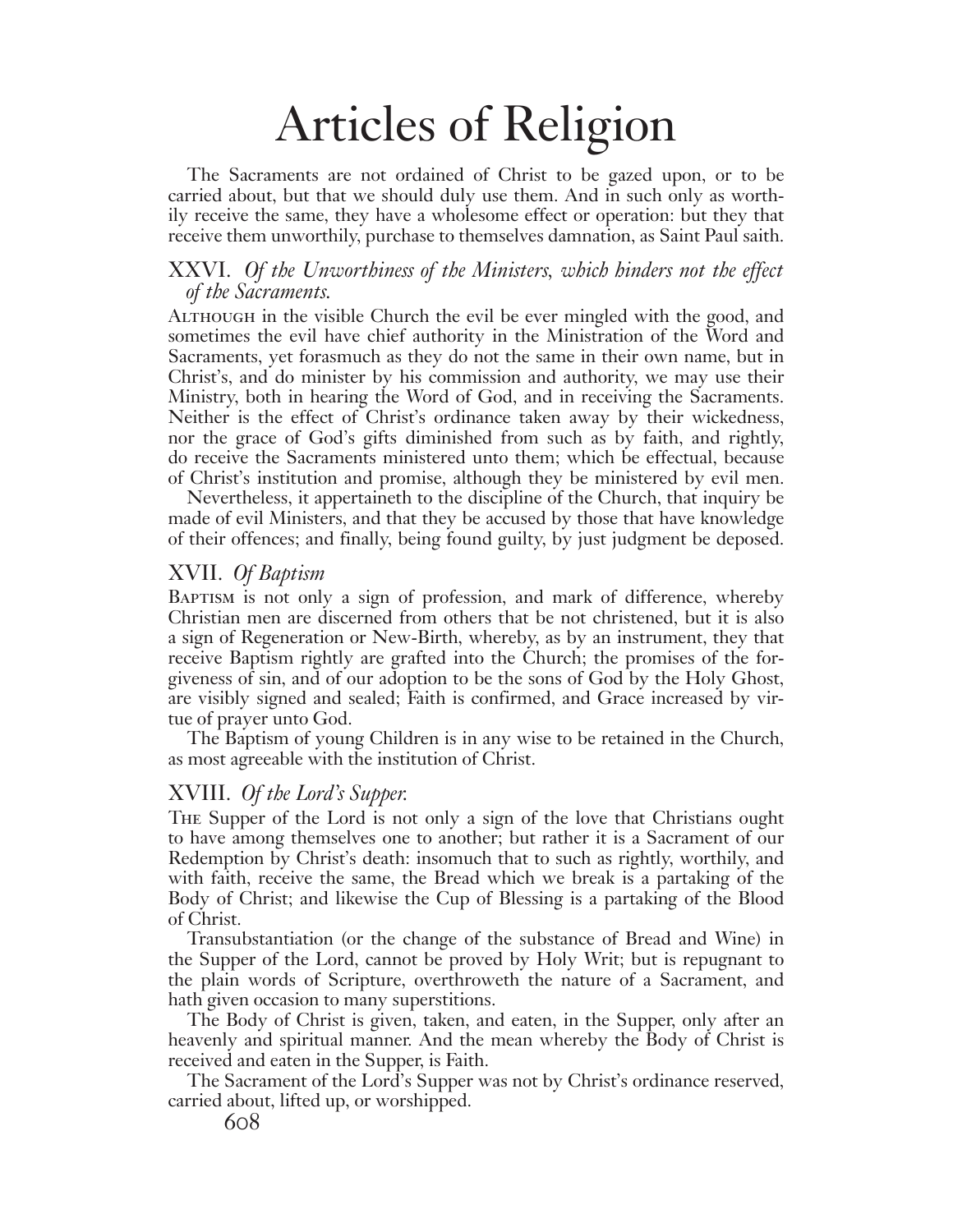## XXIX. *Of the Wicked, which eat not the Body of Christ in the use of the Lord's Supper.*

The Wicked, and such as be void of a lively faith, although they do carnally and visibly press with their teeth (as Saint Augustine saith) the Sacrament of the Body and Blood of Christ; yet in no wise are they partakers of Christ: but rather, to their condemnation, do eat and drink the sign or Sacrament of so great a thing.

## XXX. *Of both Kinds.*

The Cup of the Lord is not to be denied to the Lay-people: for both the parts of the Lord's Sacrament, by Christ's ordinance and commandment, ought to be ministered to all Christian men alike.

## XXXI. *Of the one Oblation of Christ finished upon the Cross.*

The Offering of Christ once made in that perfect redemption, propitiation, and satisfaction, for all the sins of the whole world, both original and actual; and there is none other satisfaction for sin, but that alone. Wherefore the sacrifices of Masses, in the which it was commonly said, that the Priest did offer Christ for the quick and the dead, to have remission of pain or guilt, were blasphemous fables, and dangerous deceits.

## XXXII. *Of the Marriage of Priests.*

Bishops, Priests, and Deacons, are not commanded by God's Law, either to vow the estate of single life, or to abstain from marriage: therefore it is lawful for them, as for all other Christian men, to marry at their own discretion, as they shall judge the same to serve better to godliness.

## XXXIII. *Of excommunicate Persons, how they are to be avoided.*

That person which by open denunciation of the Church is rightly cut off from the unity of the Church, and excommunicated, ought to be taken of the whole multitude of the faithful, as an Heathen and Publican, until he be openly reconciled by penance, and received into the Church by a Judge that hath the authority thereunto.

## XXXIV. *Of the Traditions of the Church.*

It is not necessary that the Traditions and Ceremonies be in all places one, or utterly like; for at all times they have been divers, and may be changed according to the diversity of countries, times, and men's manners, so that nothing be ordained against God's Word. Whosoever, through his private judgment, willingly and purposely, doth openly break the Traditions and Ceremonies of the Church, which be not repugnant to the Word of God, and be ordained and approved by common authority, ought to be rebuked openly, (that others may fear to do the like,) as he that offendeth against the common order of the Church, and hurteth the authority of the Magistrate, and woundeth the consciences of the weak brethren.

Every particular or national Church hath authority to ordain, change, and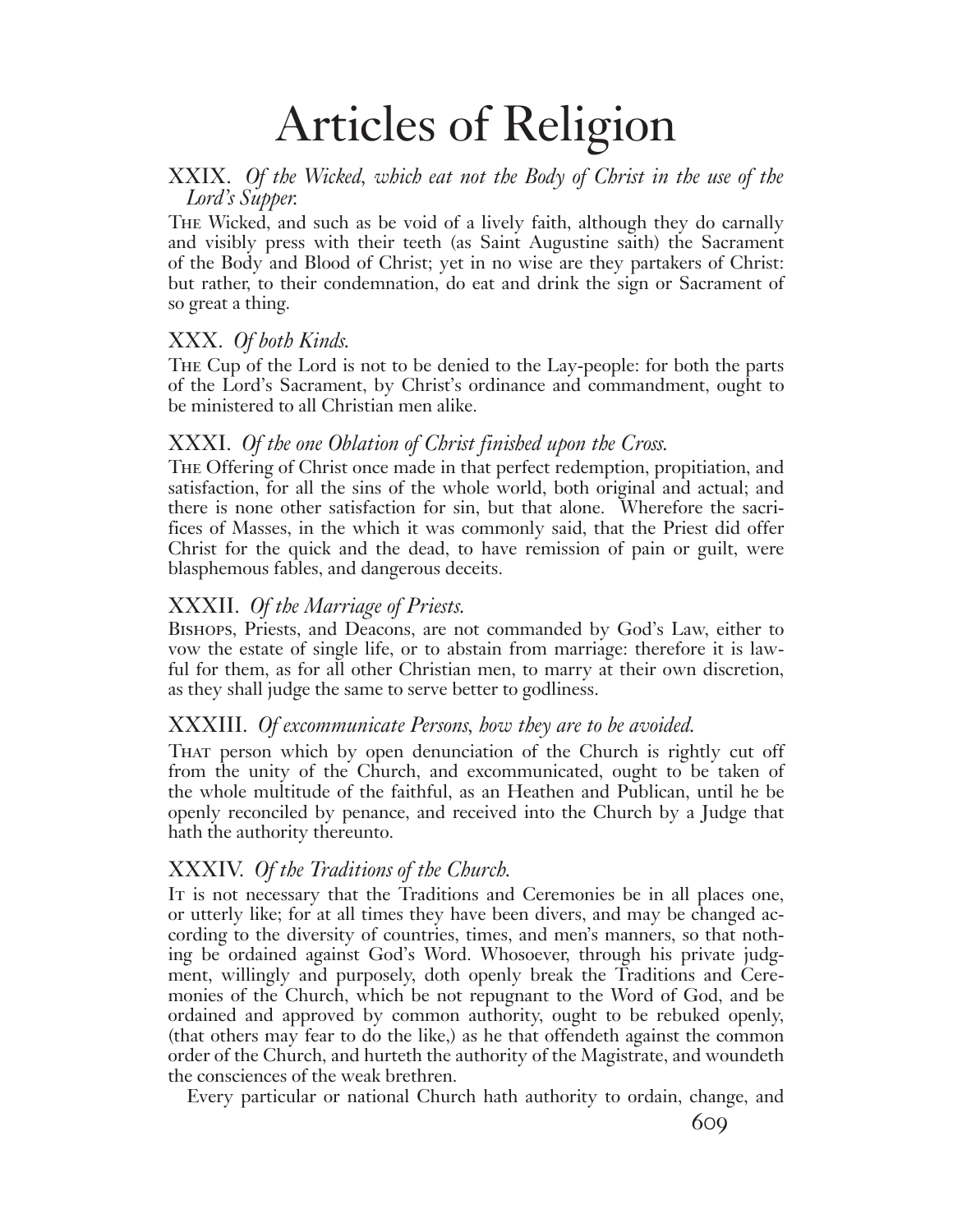abolish, Ceremonies or Rites of the Church ordained only by man's authority, so that all things be done to edifying.

## XXXV. *Of the Homilies.*

The Second Book of Homilies, the several titles whereof we have joined under this Article, doth contain a godly and wholesome Doctrine, and necessary for these times, as doth the former Book of Homilies, which were set forth in the time of Edward the Sixth; and therefore we judge them to be read in Churches by the Ministers, diligently and distinctly, that they may be understanded of the people.

#### *Of the Names of the Homilies*

- 1 Of the right Use of the Church. 11 Of Alms-doing.
- 2 Against Peril of Idolatry. 12 Of the Nativity of Christ.
- 3 Of repairing and keeping clean of Churches. 13 Of the Passion of Christ.
- 4 Of good Works: first of Fasting. 14 Of the Resurrection of Christ.
- 
- 
- 
- 8 Of the Place and Time of Prayer. 17 For the Rogation-days.
- 9 That Common Prayers and Sacraments 18 Of the State of Matrimony. ought to be ministered in a known 19 Of Repentance. tongue. 20 Against Idleness.
- 10 Of the reverend Estimation of God's 21 Against Rebellion. Word.
- 
- 
- 
- 
- 5 Against Gluttony and Drunkenness. 15 Of the worthy receiving of the Sacra- 6 Against Excess of Apparel. ment of the Body and Blood of Christ.
- 7 Of Prayer. 16 Of the Gifts of the Holy Ghost.
	-
	-
	-
	-
	-

[This Article is received in this Church, so far as it declares the Book of Homilies to be an explication of Christian doctrine, and instructive in piety and morals. But all references to the constitution and laws of England are considered as inapplicable to the circumstances of this Church; which also suspends the order for the reading of said Homilies in churches, until a revision of them may be conveniently made, for the clearing of them, as well from obsolete words and phrases, as from the local references.]

## XXXVI. *Of Consecration of Bishops and Ministers.*

The Book of Consecration of Bishops, and Ordering of Priests and Deacons, as set forth by the General Convention of this Church in 1792, doth contain all things necessary to such Consecration and Ordering; neither hath it any thing that, of itself, is superstitious and ungodly. And, therefore, whosoever are consecrated or ordered according to said Form, we decree all such to be rightly, orderly, and lawfully consecrated and ordered.

## XXXVII. *Of the Power of the Civil Magistrates.*

The Power of the Civil Magistrate extendeth to all men, as well Clergy as Laity, in all things temporal; but hath no authority in things purely spiritual. And we hold it to be the duty of all men who are professors of the Gospel, to pay respectful obedience to the Civil Authority, regularly and legitimately constituted.

#### *XXXVIII. Of Christian Men's Goods, which are not common.*

610 The Riches and Goods of Christians are not common, as touching the right,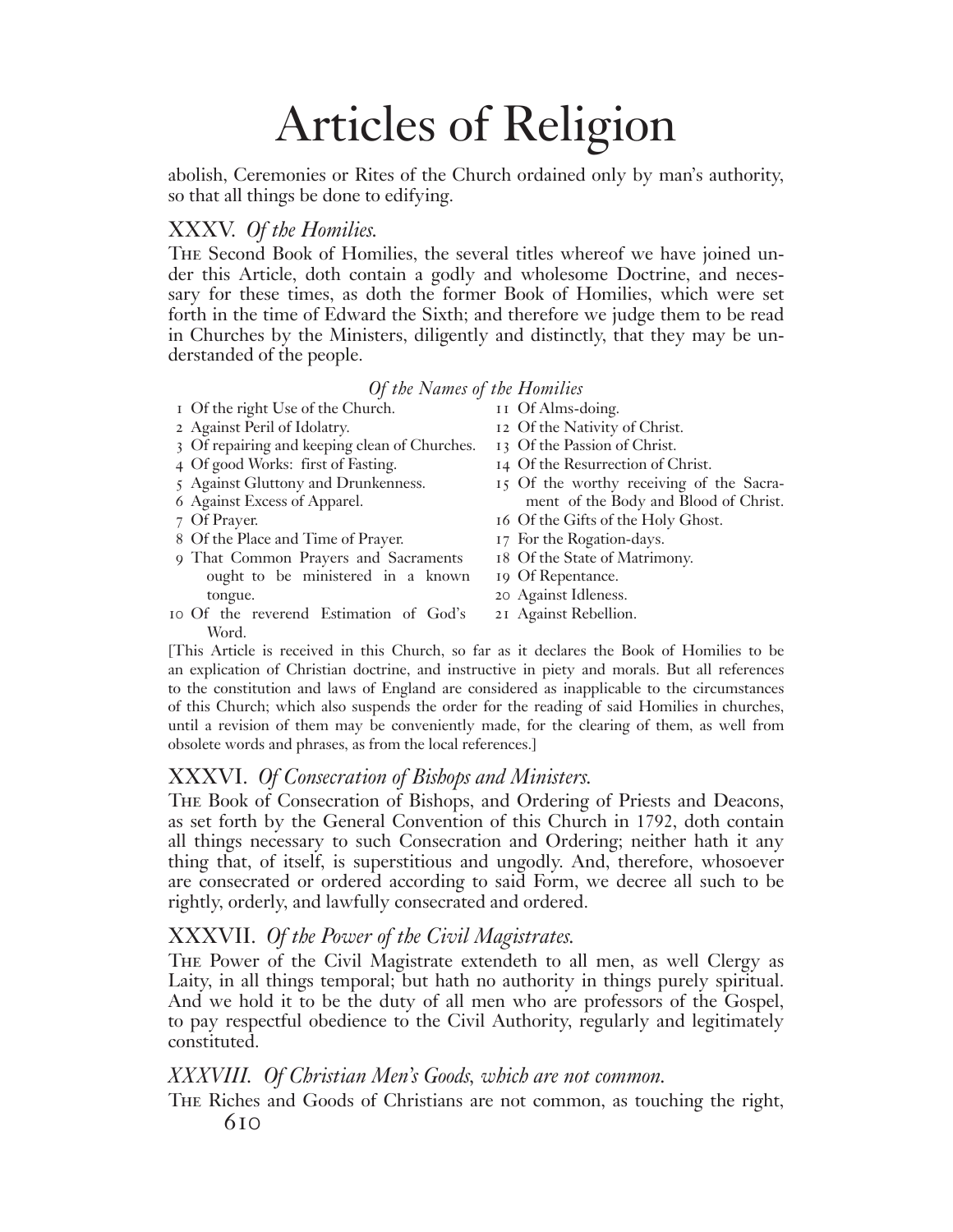title, and possession of the same; as certain Anabaptists do falsely boast. Notwithstanding, every man ought, of such things as he possesseth, liberally to give alms to the poor, according to his ability.

## XXXIX. *Of a Christian Man's Oath.*

As we confess that vain and rash Swearing is forbidden Christian men by our Lord Jesus Christ, and James his Apostle, so we judge, that Christian Religion doth not prohibit, but that a man may swear when the Magistrate requireth, in a cause of faith and charity, so it be done according to the Prophet's teaching in justice, judgment, and truth.